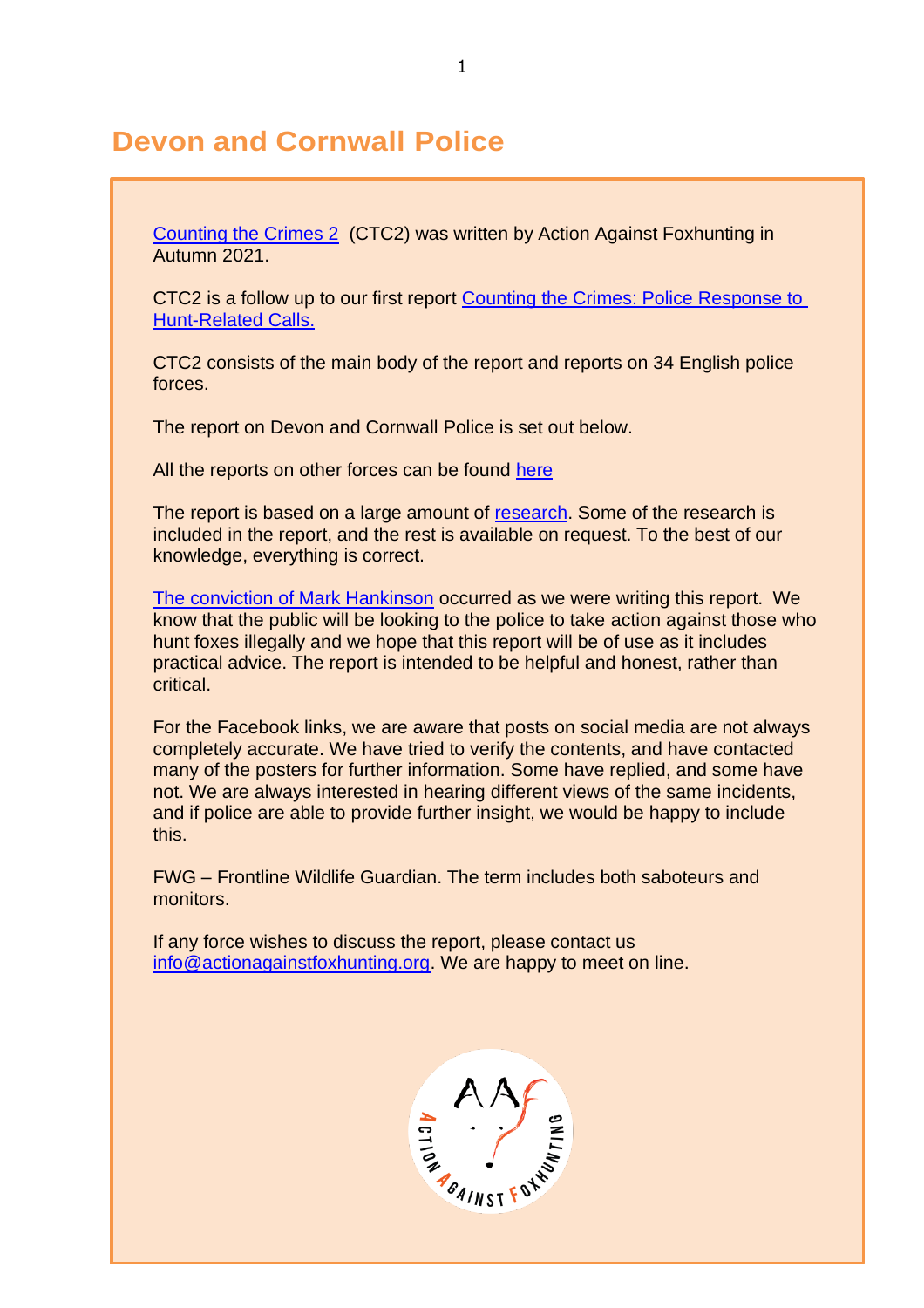## **How did the force respond to CTC?**

- One email
- ✓ Meeting (several meetings)
- ✓ Exchange of emails
- No response at all

Devon and Cornwall Police are the national lead for hunting and the NPCC guidance for hunting was produced by this force. The guidance is now being reviewed and we have been asked for our input. We met with DCC Paul Netherton to discuss the first Counting the Crimes. We have had several more meetings with his staff officer, who has answered many of our questions. We appreciate the time he has spent with us.

On a local level, we also spoke with the officer responsible for the operational response to hunting-related issues (see below for further detail).

#### **For Email response - was the response detailed?**

✓ Yes

– No

#### **How do you rate the email response?**



## **Why have you given this rating?**

Well-considered response, but nothing outstanding. However, locally, D&C did take on board what we said in CTC and have started to take action.

#### **For the forces who met with us, how open were they?**

1 2 3 4 5 − − − − ✓

**For the forces who met with us, how useful was the meeting?**

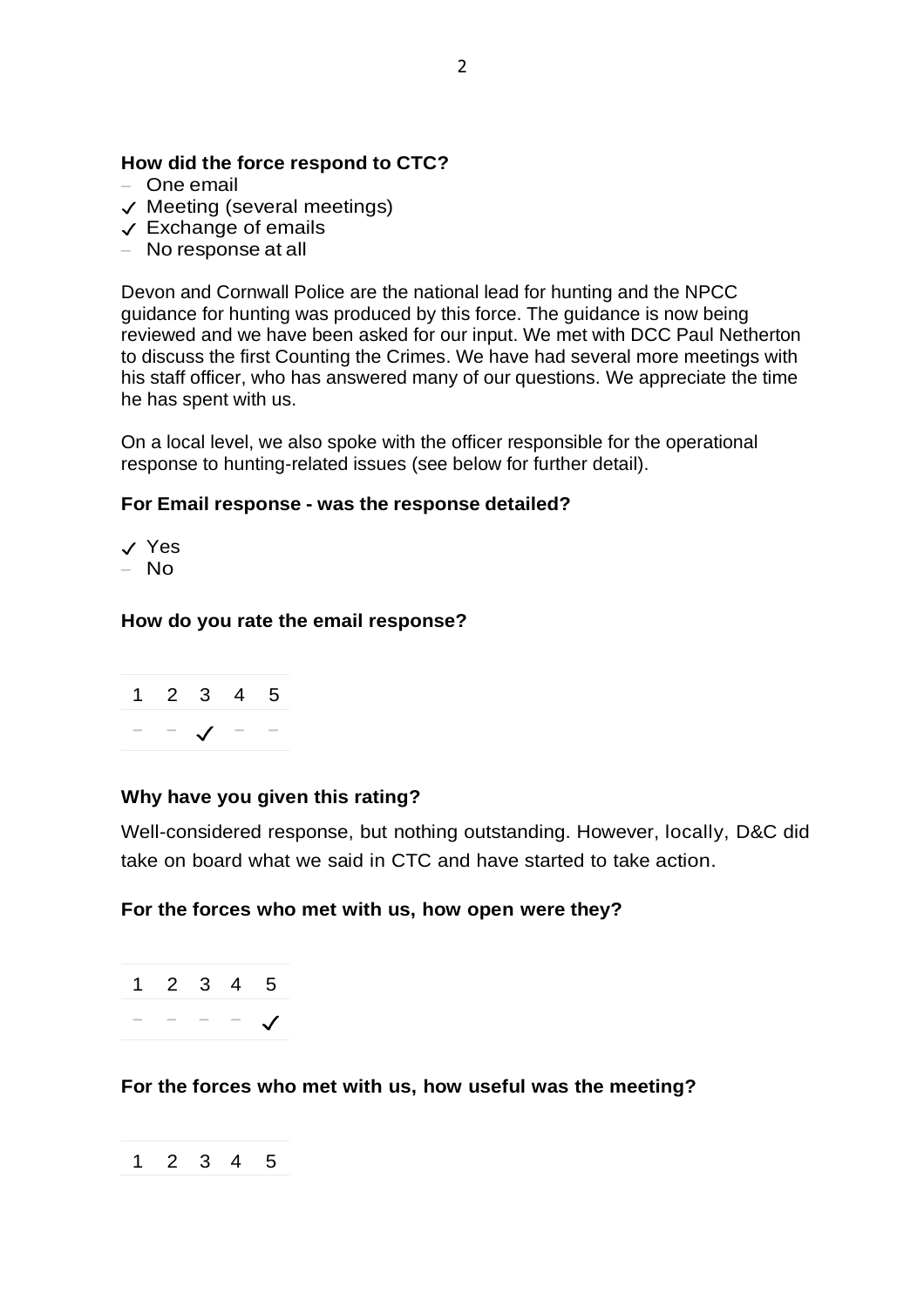

#### **Why have you given this response?**

It was very clear that the NPCC are aware of the extent of the law-breaking by the hunts.

For the local meeting (a phone call), D&C willingly shared information about their new approach to hunting incidents. They completely accepted that their knowledge of the law was limited and their approach haphazard. They have plans to tackle it robustly.

#### **How willing was this force to take on board what we said?**



#### **Why have you given this response?**

Before engaging with AAF, D&C had meetings among themselves about how they should improve their response to hunting incidents. They also took on board our Field Guide and sent it to their legal team to review. **Update required.**

#### **Has this force taken any actual steps to improve their relationship with FWGs?**

- Yes
- No
- $\vee$  D&C are regrouping at the moment, with regard to policing hunting. Once they are organised, they will be able to meet with FWGs.

#### **What steps have they taken?**

They have spoken to AAF.

#### **Does this force have an aide memoire or any guide to policing illegal hunting?**

- ✓ Yes
- $-$  No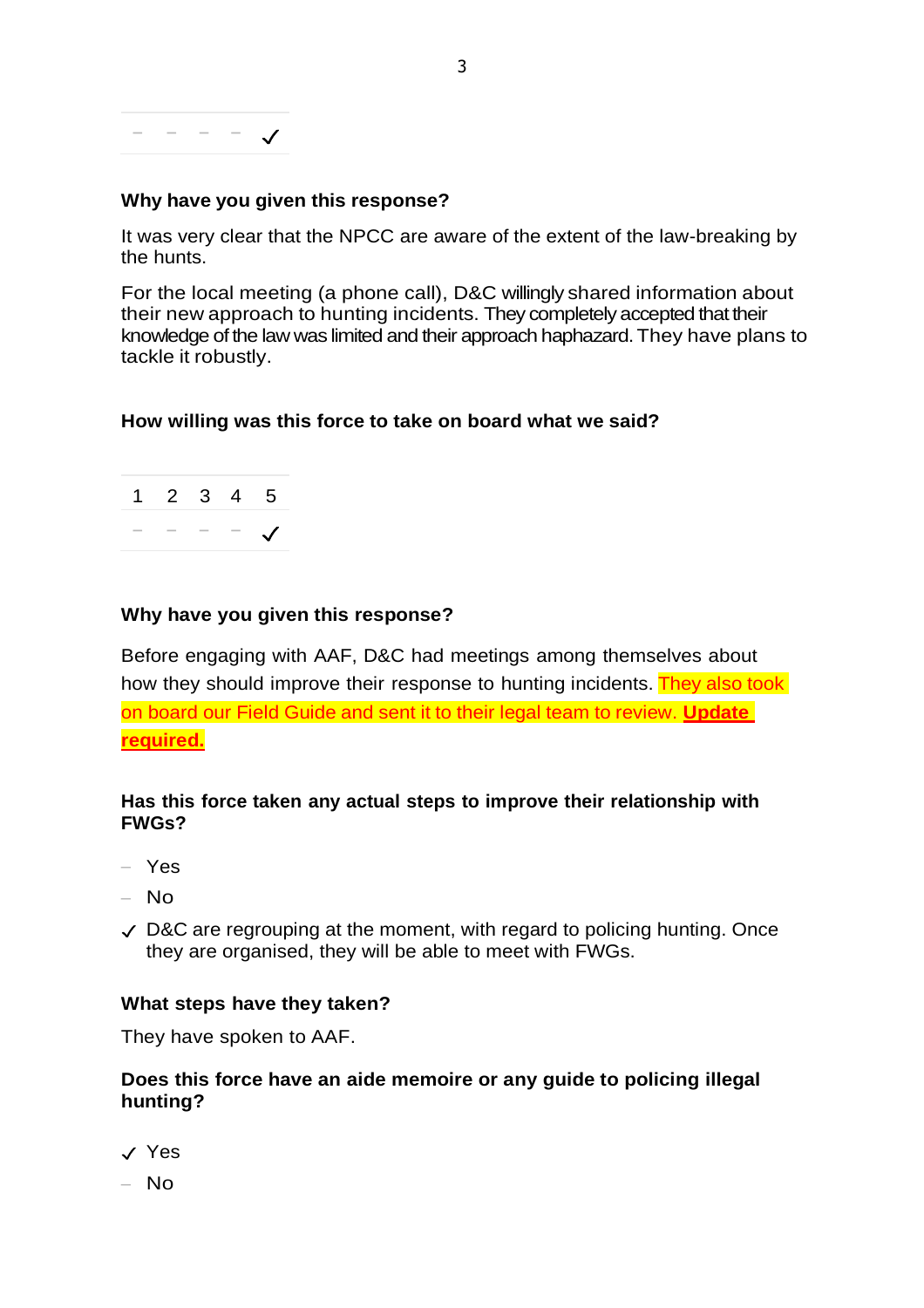## **What do you think of the guide/aide memoire?**



#### **Why have you given this response?**

The national guide was written by D&C police. It is not perfect and needs considerable improvement.

#### **How well trained are the police in this force?**



#### **Why have you given this response?**

At the moment, they are not well trained. There are only 20 WCOs among a force of over 3000. There are 27 hunts in the area.

# **How do you rate this force's behaviour in the field with regard to illegal foxhunting and incidents involvingFWGs?**

- Always appear biased
- Usually appear biased
- ✓ Sometimes appear biased
- Rarely appear biased
- Never appear biased

#### **Why have you given this response?**

A lack of resources, limited training and no aide memoir will doubtless sometimes create an impression of bias. There have been reports of FWGs being unhappy with the response of some officers. On the other hand, some officers have been particularly helpful.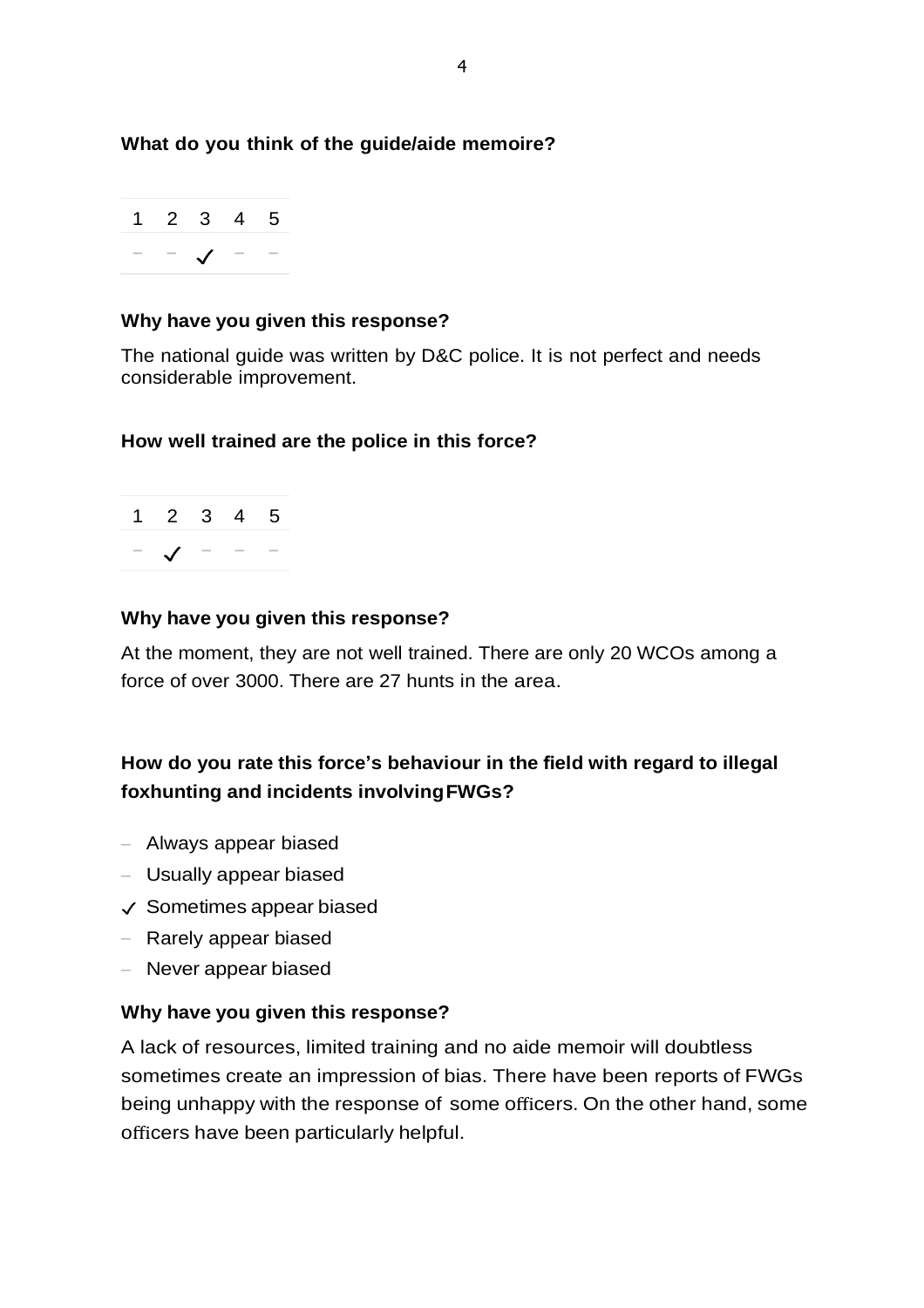**Looking at the response to our FOI asking about police systems and organisation with regard to foxhunting, how do you rate their ability to take action on illegal foxhunting?**



# **Why have you given this rating?**

Despite the number of hunts in the area, D&C do not have a dedicated team. However, they do plan on improving.

20 WCOs (alongside other duties) have received general wildlife crime training. There are approximately 27 hunts in Devon and Cornwall - a large number compared with other counties, therefore resources are very stretched. Additionally, the fact there is no local aide memoir must affect the ability to police hunts competently. One of the reasons the high-profile Lamerton Hunt case failed in March 2021, was allegedly due to a lack of expert knowledge and poor administration within D&C police.

However, the force has a drone team they could utilise, and they are considering an "Events Notification Sheet" for hunts. They also have a 'Share Point' set up for sharing information. **Update required.**

Information about illegal hunting is included on their public website.

# **Do you think the force focuses too heavily on public order as opposed to dealing with illegal foxhunting?**

- Yes
- $-$  No.
- ✓ The response is mixed. Some officers appear to treat FWGs badly because they see them as trouble-makers.

# **Overall, how do you rate this force?**

Take into account willingness to engage with AAF, willingness to engage with FWGs, actions in the field etc.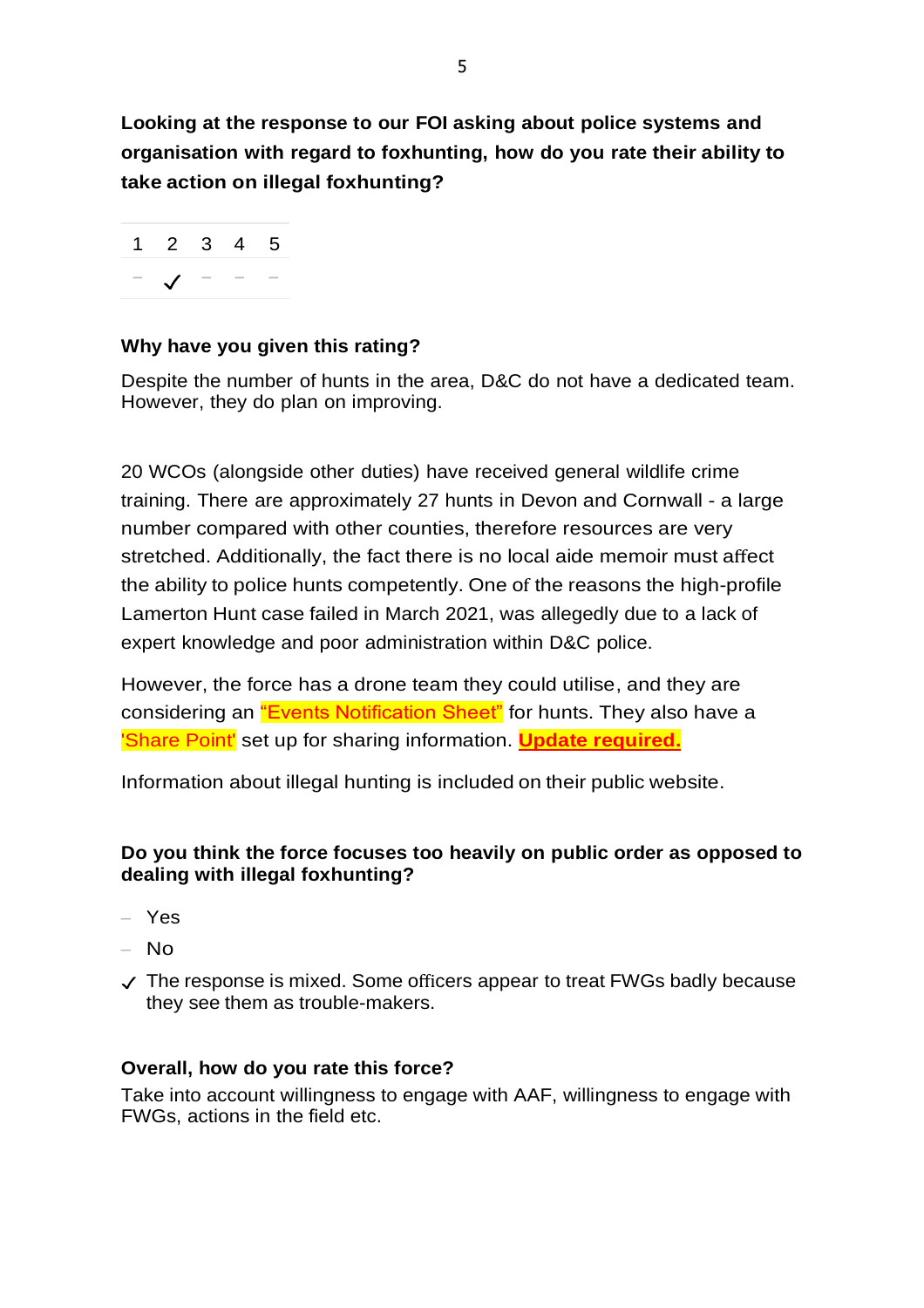

#### **Any other comments?**

D&C recognise that they have considerable room for improvement. But they are addressing it. This will need to be reviewed at the end of next season to see whether it made a difference in the field.

There is a real mixture of positive and negative in this force. For instance, a lack of resources, limited training and no aide memoir is balanced by various future initiatives, plus good feedback regarding some officers.

Regardless of the outcome of any court cases relating to the Hunting Office webinars which were exposed November 2020, what was stated in the recordings cannot be unsaid. The Hunting Office made it clear trail hunting IS fox hunting and there was much talk about ways to create a "smokescreen" to cover up illegal hunting. Disrespectful comments were made about the police. The Hunting Office represents all registered hunts in England and Wales therefore the discussions were relevant to all police forces.

#### **In the opinion of AAF, how can this force improve?**

From the feedback we've received, D&C officers do not always listen to the FWGs in the field, focusing rather on the more easily understood public order issues. Every police force we have spoken to has expressed some degree of frustration regarding the difficulty in communicating with FWGs. A greater understanding of FWGs motivations would be helful (see below)

Because D&C are the national lead for hunting, it is very important that this force gets it right locally. It was a surprise to find that the force which produced the NPCC Guidance, used by other forces all over the country, is itself sometimes disorganised and poorly trained. We are confident this is being addressed and hope to see the results through the next hunting season.

All officers would benefit from a much greater understanding of the issues surrounding illegal hunting and the motivations of FWGs. We have created three helpful documents:

[Practical Advice for All Officers](https://www.actionagainstfoxhunting.org/wp-content/uploads/2021/11/B-1411-Practical-Advice-for-all-Police-Forces.pdf) – this includes training advice